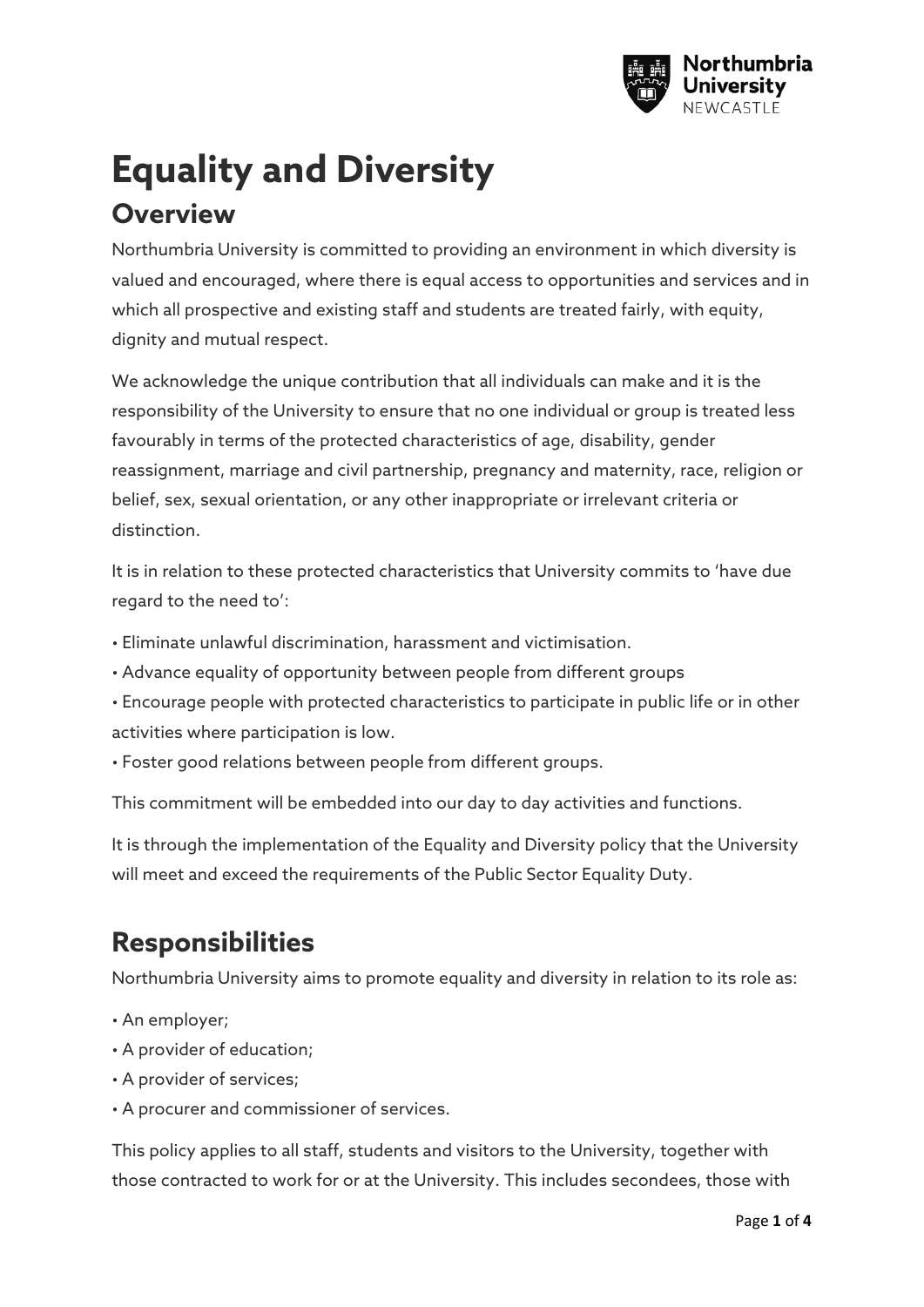

honorary contracts or visitor status. Responsibility for implementation of the policy is as follows:

• The Vice-Chancellor in conjunction with the Board of Governors has overall responsibility for the implementation of the Equality and Diversity Policy, with named staff having specific responsibilities;

• The Equality and Diversity Committee, the Equality and Diversity Action Group and the Equality and Diversity Sub-group of the Joint Negotiating Committee support the effective implementation of the Equality and Diversity Policy;

• Faculty Pro Vice-Chancellors, Directors and Committee Chairs are responsible for ensuring that their respective Faculties, Services and Committees are both aware of and support the Equality and Diversity Policy;

• All staff, students, and visitors have a collective responsibility to promote equality and diversity and to behave in accordance with the Equality and Diversity Policy;

• All external partners, placement providers, third party suppliers, contractors,

individuals, groups, organisations and others who interact with the University are aware of and respect the University's Equality and Diversity Policy.

### **Implementation**

The University undertakes to:

• Ensure equality of access for all potential staff and students, including the employment of staff, consultants and contractors, the admission of students, the provision of educational and training opportunities, and the provision of services to individuals and organisations;

• Promote the spirit of equal opportunity and to ensure that members of the University community act respectfully towards each individual and group;

• Comply with the terms of all equality legislation;

• Ensure that effective systems for the monitoring and evaluation of equality diversity are in place;

• Make changes in any area of University practice where there is evidence of failure to provide an appropriate and professional service;

• Work proactively towards eliminating discrimination, harassment and bullying on the grounds of age, disability, gender reassignment, marriage and civil partnership, pregnancy and maternity, race, religion or belief, sex, sexual orientation, or any other inappropriate or irrelevant criteria or distinction;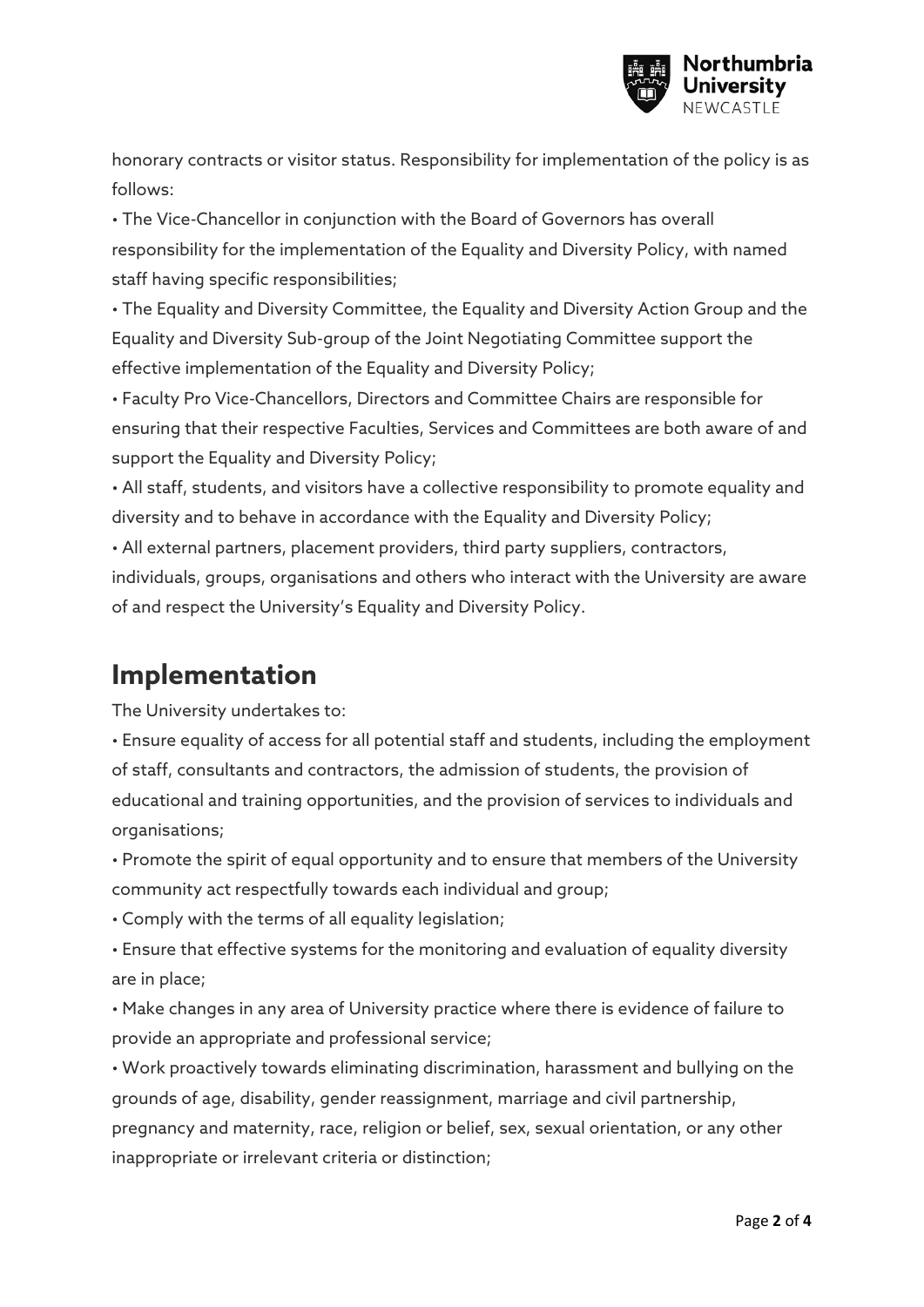

• Promote harmonious and productive relations between different groups and value diversity in our staff and student body, by ensuring that harassment and discrimination are not tolerated under any circumstances.

Effective implementation will be achieved through the implementation of the University Equality and Diversity Plan and Single Equality Scheme, which in turn, will be supported by Faculty and Service Action Plans.

### **Communication and Breaches of Policy**

The Equality and Diversity Policy will be published on the University's equality and diversity webpage and disseminated throughout the organisation and to internal and external partners and stakeholders.

Comments or questions about the Equality and Diversity Policy should be sent to equality@northumbria.ac.uk.

#### **Breaches of the Policy**

Breaches of this Policy by staff, students, partners, contractors or any other visitors to the University will be investigated and appropriate action taken.

Colleague who wish to raise a concern or believe they have experienced any form of discrimination, harassment or victimisation are entitled to raise the matter through the appropriate policy or procedure, for example the Grievance Procedure, available from the Human Resources Department or from Human Resources Policies and Procedures.

Students who believe they have experienced any form of discrimination, harassment or victimisation are entitled to raise the matter through the Student Complaints Procedure. A copy of this procedure is available in the Handbook of Student Regulations.

Any member of the public, partner, contractor or visitor wishing to raise a concern in relation this Policy should direct this to the Chief Legal Officer.

### **Monitoring of the Policy**

The Board of Governors will receive an annual Equality and Diversity Report which will detail progress in relation to equality and diversity and the implementation of this Policy.

### **University Links and Supporting Documents**

This policy should be read in association with the following supporting University